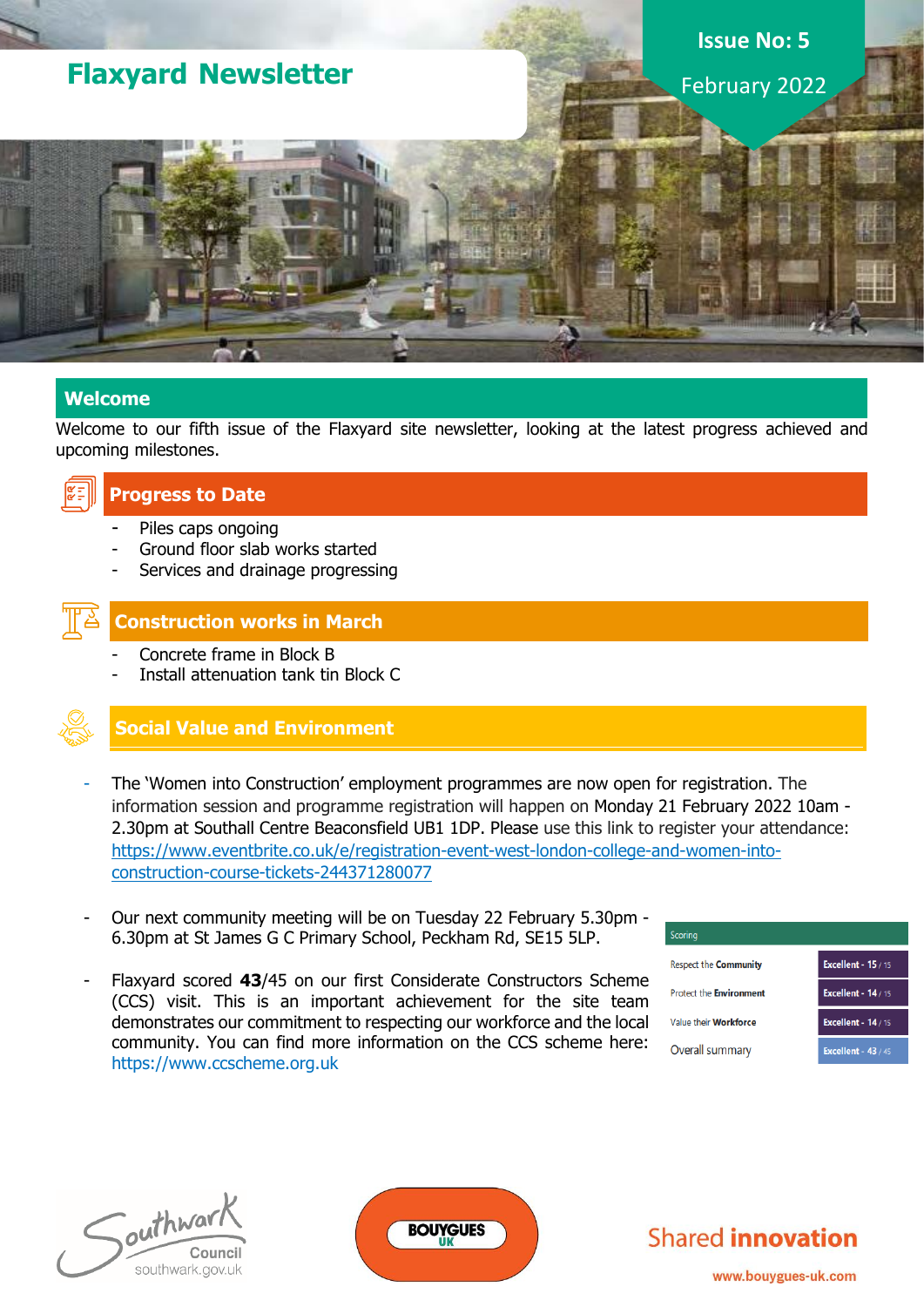Help us choose the names of the new apartments. We are now looking for names for the three blocks, and we would like to hear your preferences from the shortlist we have drawn up. You have until 31<sup>st</sup> March to choose the names. To select a preference please visit: [www.southwark.gov.uk/flaxyardnames](http://www.southwark.gov.uk/flaxyardnames)

| <b>Suggestion</b>                                         | <b>Summary</b>                                                                                                                                                                                                                                |
|-----------------------------------------------------------|-----------------------------------------------------------------------------------------------------------------------------------------------------------------------------------------------------------------------------------------------|
| <b>Innes Hope Pearse</b><br>(known as Innes H.<br>Pearse) | Innes was a doctor who co-founded the Pioneer Health Centre in Peckham that became<br>known as the Peckham Experiment. This was a project that studied and promoted social<br>attitudes to health and fitness.                                |
| <b>Debbie Welch</b>                                       | Debbie was a youth and community worker in Peckham, a Liddle Ward councillor<br>(between Camberwell and Peckham) and Deputy Leader of Southwark. She was also an<br>advisor in the murder investigation of Peckham schoolboy Damilola Taylor. |
| <b>Annie Brewster</b>                                     | Annie was one of the first Black nurses known to work in Britain. She lived in Southwark.                                                                                                                                                     |
| <b>George Arthur</b><br><b>Roberts</b>                    | George was a soldier, fireman and campaigner for the rights of ex-servicemen. He was<br>a founder member of the League of Coloured Peoples and awarded the British Empire<br>Medal. He lived in Peckham.                                      |
| <b>Charles Arundel</b><br><b>Moody</b>                    | Charles was a soldier and the first commanding officer (Lt. Col.) of the 3rd Battalion<br>Regiment in Jamaica. He lived in Southwark.                                                                                                         |
| <b>Robert Branford</b>                                    | Robert was the first Black man recruited by the Met Police. He rose through the ranks<br>to become superintendent of Southwark.                                                                                                               |

- We have been awarded as **Excellent** for 'Non-Road Mobile Machinery Compliance'. This is an important achievement and demonstrates our commitment to lowering  $CO<sub>2</sub>$  emissions on our site. You can find more information here: https://www.london.gov.uk/what-wedo/environment/pollution-and-air-quality/nrmm

**\***We would like to send you updates by email to reduce our carbon footprint and be more eco-friendly. If you are happy to receive these updates by email instead of post, please email Suzi Mattos and ask her to add you onto our email list.







**Shared innovation** 

www.bouygues-uk.com